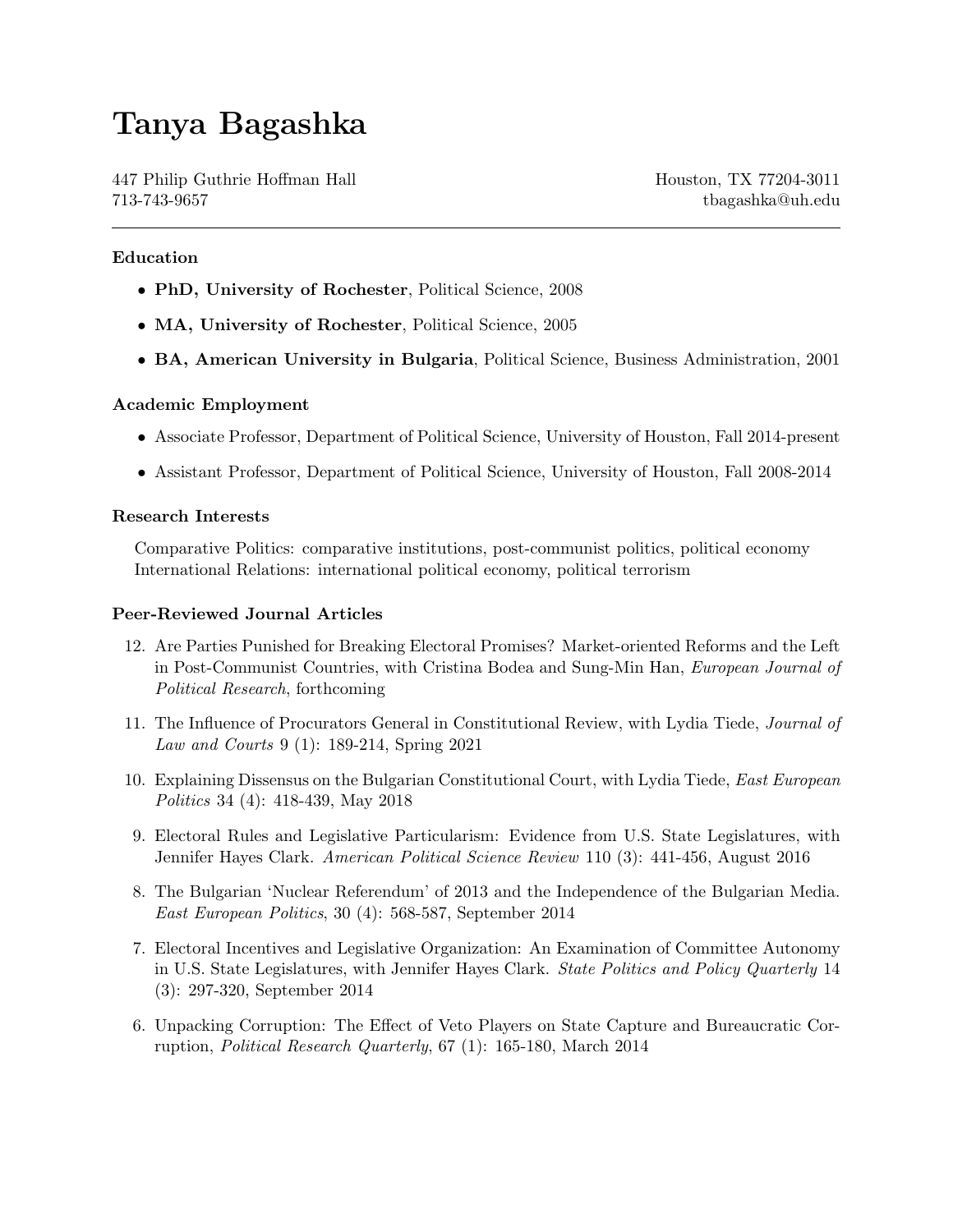- 5. Representation in Hybrid Regimes: Party and Constituency Influences in the Russian Duma, 1996-1999. Social Science Quarterly, 95 (2): 486-506, June 2014
- 4. Risky Signals: The Political Costs of Exchange Rate Policy in Post-Communist Countries, with Randall Stone. *International Studies Quarterly*, 57 (3): 519-531, September 2013
- 3. The Personal Vote and Economic Reform. Electoral Studies, 31 (3): 562-575, September 2012
- 2. Presidentialism and the Development of Party Systems in Hybrid Regimes, Europe-Asia Studies, 64 (1): 91-116, January 2012
- 1. Invisible Politics: Institutional incentives and Legislative Alignments in the 1996-1999 Russian Duma, Legislative Studies Quarterly, 33(3): 415-444, August 2008

#### Other Peer Reviewed Publications

- 2. Constitutional Courts in Europe: Quantitative Approaches (with Nuno Garoupa). In Nuno Garoupa, Rebecca Gill, and Lydia Tiede (Eds.) High Courts in Global Perspectives: Evidence, Methodologies, and Findings, forthcoming. University of Virginia Press.
- 1. Direct Democracy and Electoral System Reform. 2020. In Petia Kostadinova and Kjell Engelbrekt (Eds.) Bulgaria's Democratic Institutions at 30 (pp. 31-53), Lexington Books.

#### Academic Awards

- Research Progress Grant, College of Liberal Arts and Social Sciences, University of Houston, 2015-2016, with Lydia Tiede
- Small Grant, University of Houston, 2010, with Jennifer Clark
- New Faculty Research Grant, University of Houston, 2009
- Skalny Center for Polish and Central European Studies Graduate Fellowship, 2007-2008
- Richard Fenno Research Grant, June 2006
- Empirical Implications of Theoretical Models Summer Institute, 2005, UC Berkeley

#### Teaching Experience

- Introduction to International Relations, Undergraduate, University of Houston
- Political Terrorism, Undergraduate, University of Houston
- Government and Politics of Russia, Undergraduate, University of Houston
- Transitions to Democracy and the Market, Undergraduate, University of Houston, University of Rochester
- Introduction to Comparative Politics, Undergraduate, University of Houston
- Political Economy, Graduate, University of Houston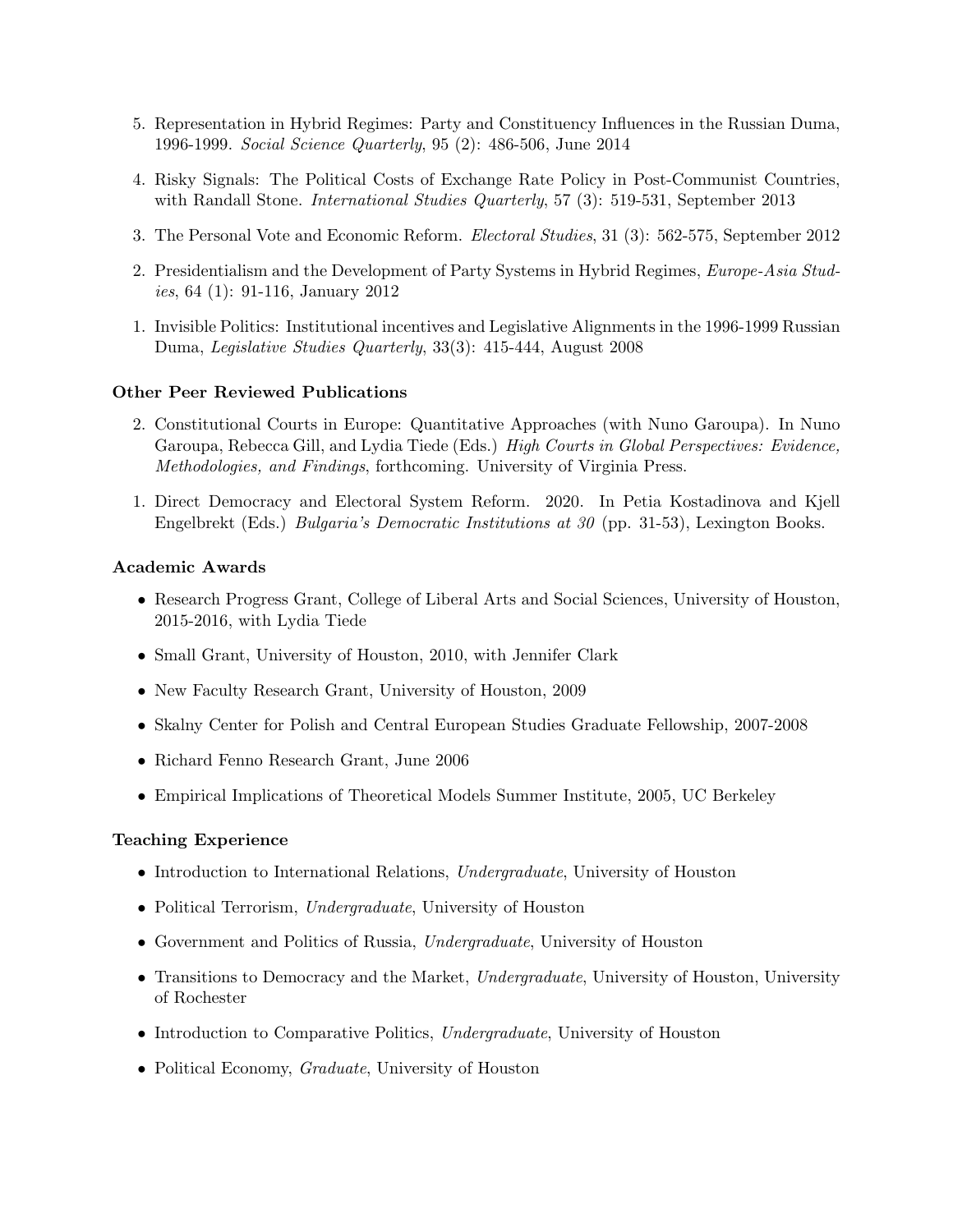# Conference Participation

- International Political Science Association, RC9 Section for Comparative Judicial Politics, 2019
- NSF Conference at TAMU School of Law, 2018
- European Political Science Association, 2017, 2016
- Southern Political Science Association, 2017, 2016
- Midwest Political Science Conference, 2016, 2015, 2014, 2013, 2011, 2010, 2009, 2008, 2007, 2006, 2005
- Western Political Science Conference, 2019, 2013
- American Political Science Association, 2011, 2008

# Graduate Student Supervision and Adivsing

- Emilia Barreto (dissertation committee chair), University of Houston
- Haeyong Lim (dissertation committee co-chair)
- Razieh Vafaei (dissertation committee chair), University of Houston
- Rodrigo Nunez Donoso (dissertation committee co-chair), University of Houston
- Yuyang Pu (dissertation committee member), University of Houston
- Paula Pineda (dissertation committee member), University of Houston
- Leonardo Antenangeli (dissertation committee member), University of Houston

# Professional Service

Reviewer for American Political Science Review, Electoral Studies, Legislative Studies Quarterly, Comparative Politics, Social Science Quarterly, American Journal of Political Science, International Studies Quarterly, Political Research Quarterly, Cambridge University Press, Journal of Politics, British Journal of Political Science, Democratization, Political Studies, East European Politics

# Departmental Service

- Undergraduate Committee Chair, 2018-present
- International Relations Search Committee Chair, 2017
- Outreach Committee, 2017
- Chair, Outreach Committee, 2015-2016
- Field Chair, Comparative Politics, 2014-2015